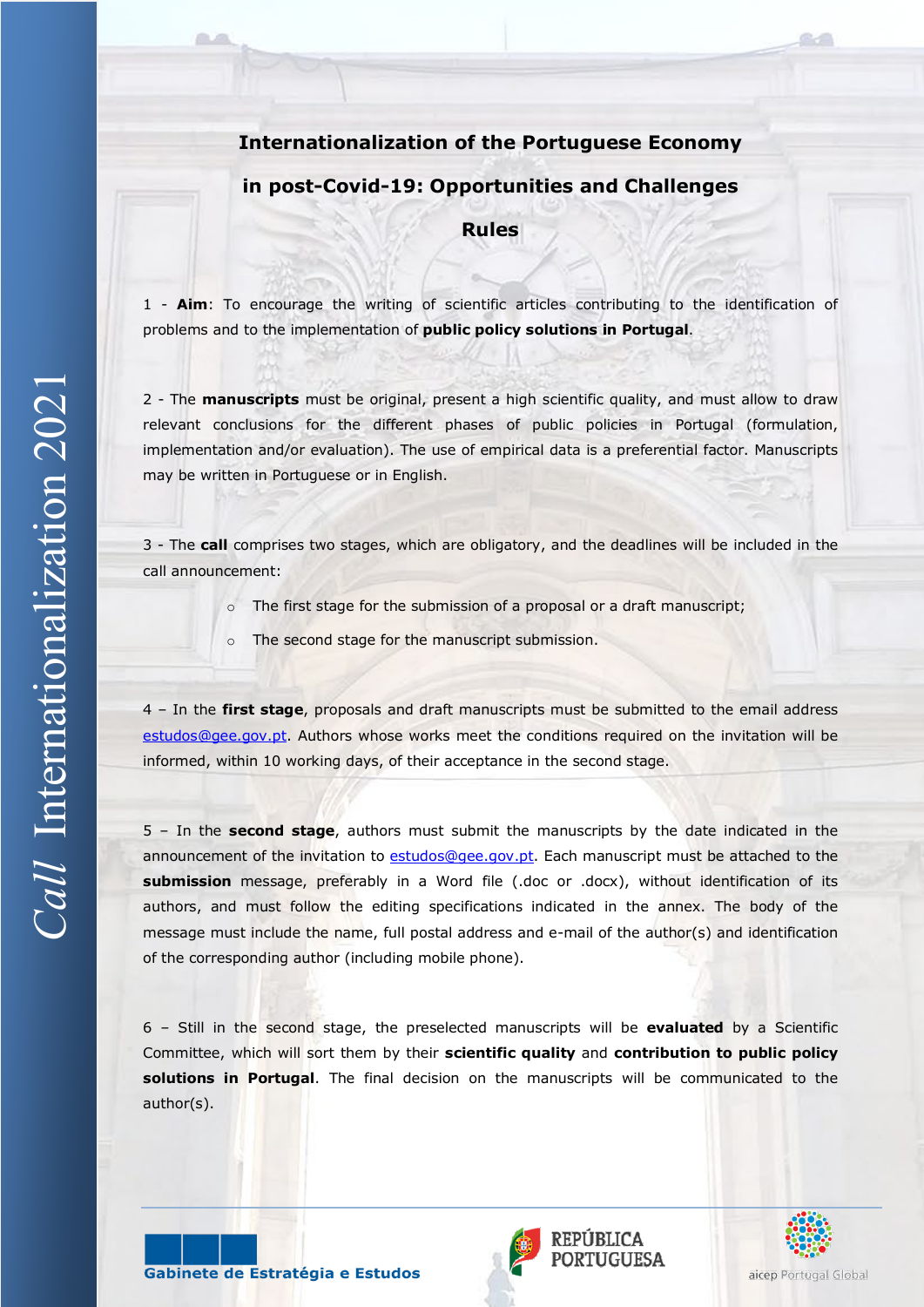7 – The author(s) must make available all the **information related to the manuscripts** requested by the Scientific Committee and must justify in detail the non-delivery in case of legal impediment.

8 – The **Scientific Committee** is composed by Guida Nogueira (GEE), Joana Silva (Católica-Lisbon), João Amador (Banco de Portugal), Nazaré Pimparel (AICEP) e Pedro Cilínio (IAPMEI).

9 - The attribution of prizes results from the **ordering of the works** carried out by the members of the Jury, which must **take into account** the following **criteria** that serve as a **reference**:

- **Originality** the work has added value in relation to the existing literature;
- **Rigor** the work is well-founded and has no flagrant errors nor includes unnecessary bibliography;
- **Competence** the work is well written, the argumentation is solid, identifies limitations and uses appropriate methodology;
- **Robustness** the results are robust and the conclusions are adequate given the results obtained;
- **Relevance** relevant conclusions in terms of public policies to be applied in Portugal.

10 – Each member of the jury must **order the articles**, with 1 point being assigned to the 1st, 2 points to the 2nd, 3 points to the 3rd, and so on, **without the need to specify the values assigned in each criterion** referred to in the previous point.

11 – **Adding the points** awarded by all the members of the jury, **the 4 articles that have the least points** win the prize.

12 - **Prize:** The authors of the 4 best articles selected by the Scientific Committee will receive a prize of 3,000 euros (per article), subject to the participation on a conference to be organized by the Agency for Investment and Foreign Trade of Portugal, E.P.E. (AICEP) and by the Office for Strategy and Studies of the Ministry of Economy and Digital Transition (GEE), on a date to be determined. The Scientific Committee may decide not to award prizes if the articles do not disclose the minimum quality required. There is no appeal to these decisions.



Gabinete de Estratégia e Estudos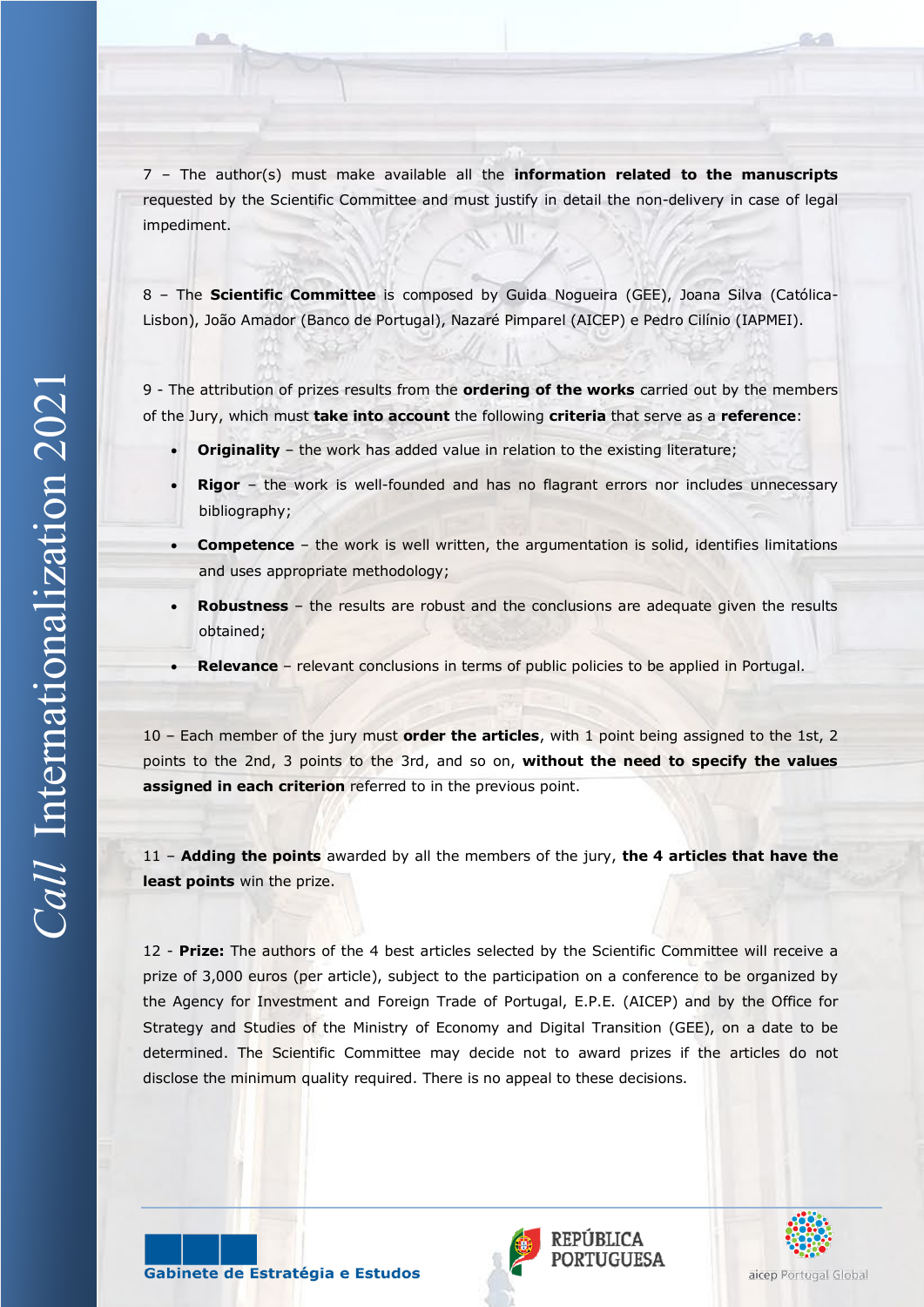13 – The winning manuscripts, in the version submitted to the Call, will be published as **working documents in the GEE and AICEP series** of working papers and may afterwards be published in scientific journals.

14 – Without prejudice to what was mentioned in the previous point, any article submitted to the Call for Papers may be published as working documents in the **GEE and AICEP series of working papers**, at the option of this entities, and may afterwards be published in scientific journals.

15 - The organizing entities **may decide to cancel the invitation** at any time.





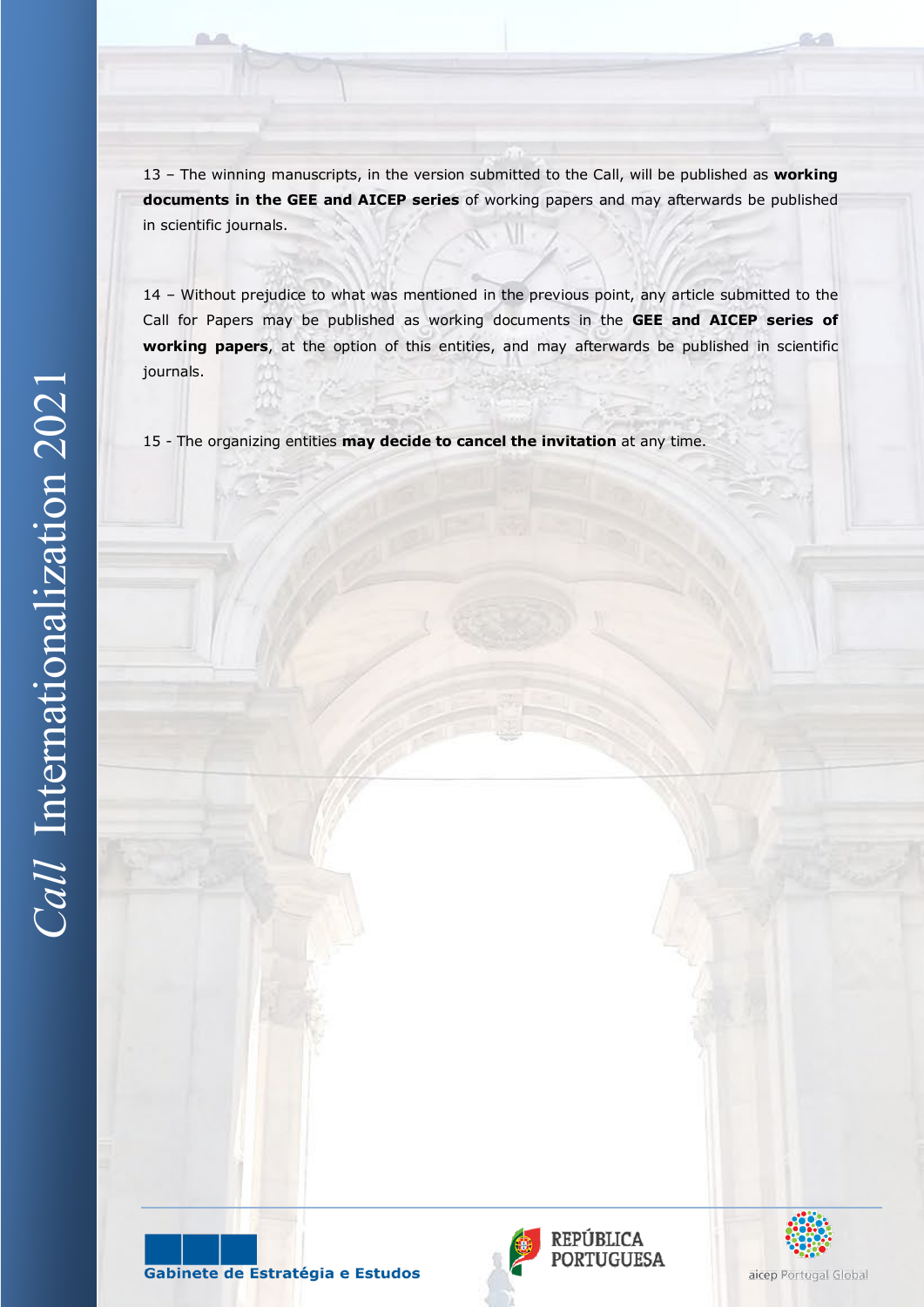# **Annex: editing specifications**

## **1. Submission**

The contents of the papers shall be of the sole responsibility of the authors and their publication shall not imply the agreement with its content by the organizing entities of this call. All submissions must be sent in Word format (.doc or .docx) to the address mentioned in the regulation. Papers cannot exceed 40 pages in total (with cover, attachments, etc.).

#### **2. The manuscript**

Manuscripts must be typed in Verdana 9 pt with a one and a half spacing throughout, with a 3 cm left-hand margin. The text and references should be checked thoroughly for errors before submission. Papers should normally be divided into headed sections.

## **3. Title page**

The first page of the manuscripts must contain: a full title of no more than 75 letters and spaces; an abstract of no more than 300 words; JEL codes and Keywords.

#### **4. Abbreviations**

Any word or words to be abbreviated should be written in full when first mentioned followed by the abbreviation in parenthesis.

## **5. Tables and illustrations**

Tables (and illustrations of any kind) should be numbered sequentially and headed with short titles.

# **6. Acknowledgements**

Acknowledgements should appear at the end of the text.